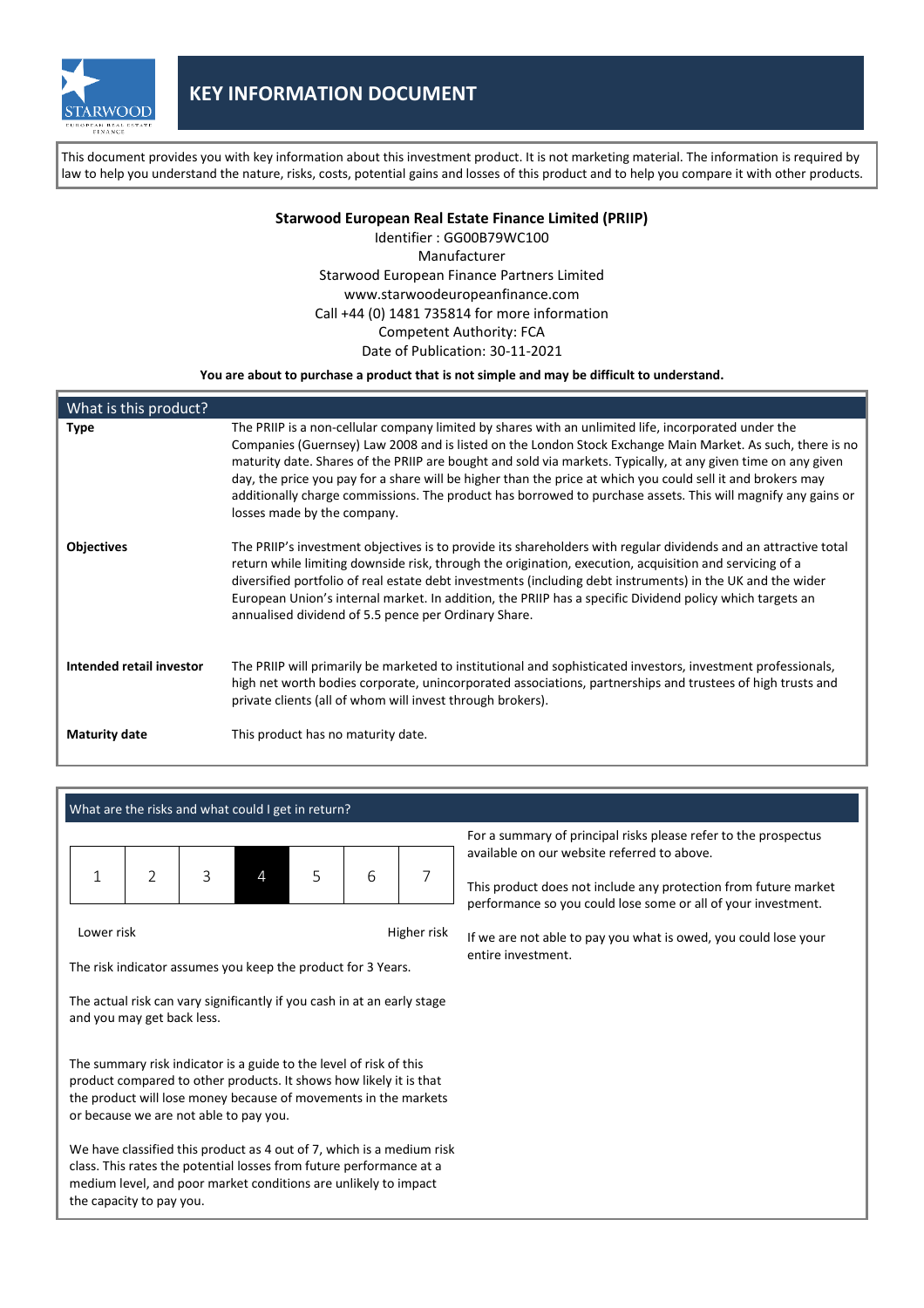| Investment GBP 10 000      |                                     |             |             |             |
|----------------------------|-------------------------------------|-------------|-------------|-------------|
| <b>Scenarios</b>           | 1 Year                              | 2 Years     | 3 Years     |             |
| <b>Stress scenario</b>     | What you might get back after costs | 840.65      | 4931.9      | 4 1 2 0 . 3 |
|                            | Average return each year            | $-91.59%$   | $-29.77%$   | $-25.59%$   |
| Unfavourable scenario      | What you might get back after costs | 8 2 7 5 . 1 | 7 7 5 5 . 5 | 7428.3      |
|                            | Average return each year            | $-17.25%$   | $-11.93%$   | $-9.43%$    |
| Moderate scenario          | What you might get back after costs | 10 276.3    | 10 559.7    | 10 851.0    |
|                            | Average return each year            | 2.76%       | 2.76%       | 2.76%       |
| <b>Favourable scenario</b> | What you might get back after costs | 12 759.3    | 14 375.5    | 15 848.0    |
|                            | Average return each year            | 27.59%      | 19.90%      | 16.59%      |

This table shows the money you could get back over the next 3 Years, under different scenarios, assuming that you invest 10 000 GBP.

The scenarios shown illustrate how your investment could perform. You can compare them with the scenarios of other products.

The scenarios presented are an estimate of future performance based on evidence from the past on how the value of this investment varies, and are not an exact indicator. What you get will vary depending on how the market performs and how long you keep the investment/product.

The stress scenario shows what you might get back in extreme market circumstances, and it does not take into account the situation where we are not able to pay you.

The figures shown include all the costs of the product itself, but may not include all the costs that you pay to your advisor or distributor. The figures do not take into account your personal tax situation, which may also affect how much you get back.

### What happens if Starwood European Finance Partners Limited is unable to pay out?

The value of the shares in the product is directly impacted by the solvency status of Starwood European Real Estate Finance Limited. There are no investor compensation or guarantee schemes available to investors should the product be unable to pay out.

#### What are the costs?

The Reduction in Yield (RIY) shows what impact the total costs you pay will have on the investment return you might get. The total costs take into account one-off, ongoing and incidental costs.

The amounts shown here are the cumulative costs of the product itself, for three different holding periods. They include potential early exit penalties. The figures assume you invest 10 000 GBP. The figures are estimates and may change in the future.

## **Costs over time**

The person selling you or advising you about this product may charge you other costs. If so, this person will provide you with information about these costs, and show you the impact that all costs will have on your investment over time.